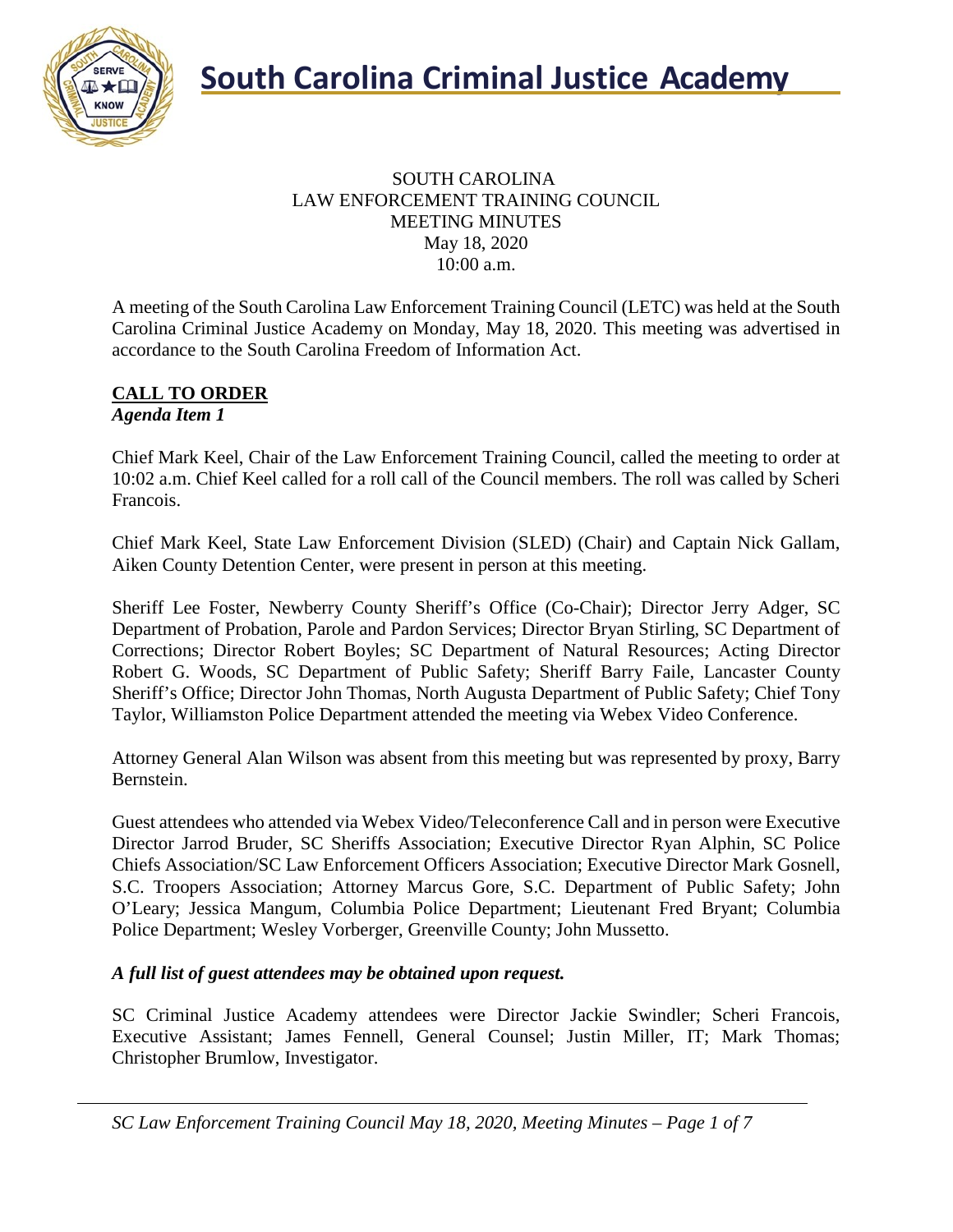

# **APPROVAL OF AGENDA**

*Agenda Item 2*

Upon a motion made by Director Boyles and seconded by Captain Gallam, Council voted unanimously to adopt the agenda as presented.

## **APPROVAL FOR MEETING MINUTES**

#### *Agenda Item 3*

1. A motion to approve the minutes of the April 22, 2020, meeting was made by Sheriff Faile and seconded by Captain Gallam. Council voted unanimously to accept the meeting minutes as recorded.

## **DIRECTOR'S REPORT**

*Agenda Item 4*

#### 2. **General Counsel**

- Misconduct Cases

#### **James Pregel:** *2019-CJA-09-02 (Greenville County Sheriff's Office)*

**Summary:** Allegation of willfully making false, misleading, incomplete, deceitful, or incorrect statements to a law enforcement officer, a law enforcement agency, or representative of the agency except when required by departmental policy or by the law of this State. **Request for Final Agency Decision.**

Mr. Pregel was in attendance was present at this meeting to speak on his behalf and to answer any questions may have, if applicable.

Mr. Pregel was represented by Attorney John Mussetto, who asked that the Council consider another decision besides permanent denial of Mr. Pregel's law enforcement certification.

For the sake of opening a discussion on the misconduct allegations against Mr. Pregel, Sheriff Foster made a motion to accept the recommendation of the Hearing Office to permanently deny Mr. Pregel's law enforcement certification. Sheriff Faile seconded the motion.

Prior to the voting process, Council had questions and concerns regarding Mr. Pregel's misconduct allegations answered by Mr. Pregel and Mr. Vorberger, General Counsel for Greenville County.

Upon hearing from Mr. Pregel and Mr. Vorberger, Sheriff Foster withdrew his motion to accept the recommendation of the Hearing Officer to permanently deny Mr. Pregel's law enforcement certification.

*SC Law Enforcement Training Council May 18, 2020, Meeting Minutes – Page 2 of 7*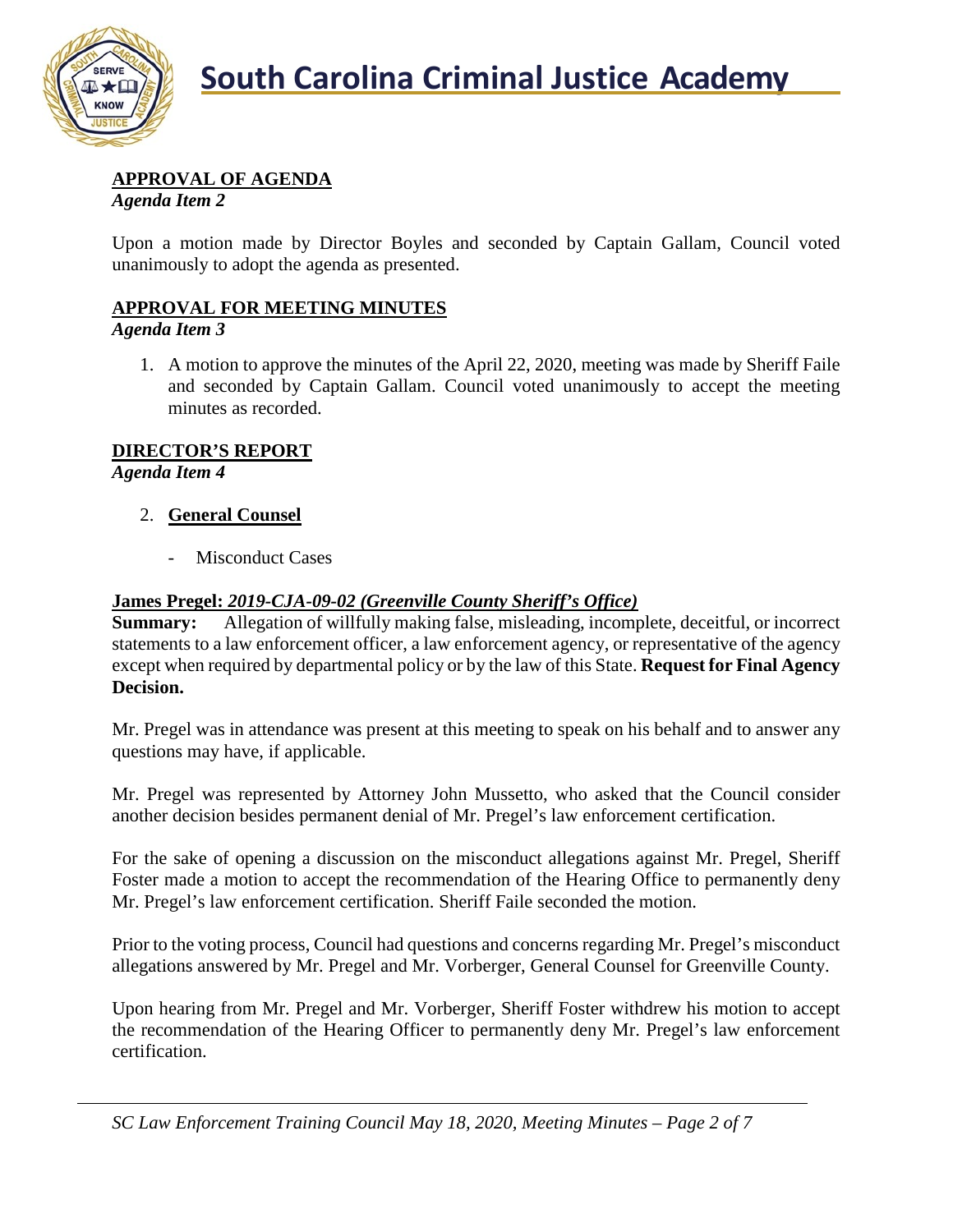

# **South Carolina Criminal Justice Academy**

Director Adger made a new motion to grant Mr. Pregel continuance of his law enforcement certification, place him on a 2-year probation with a requirement of Mr. Pregel attending 8-hours of ethics training at his expense. Once this training has been completed, evidence would need to be presented to the SC Criminal Justice Academy for his file. Sheriff Foster seconded the motion. Council voted unanimously to grant Mr. Pregel continuation of his law enforcement certification with a 2-year probation and a required 8 hours of ethics training, at his expense with evidence of taking this training being presented to the SC Criminal Justice Academy upon completion.

#### **Jonathan Wright:** *2019-CJA-12-07 (Columbia Police Department)*

**Summary:** Allegation of willfully making false, misleading, incomplete, deceitful, or incorrect statements to a law enforcement officer, a law enforcement agency, or representative of the agency except when required by departmental policy or by the law of this State. **Request for Final Agency Decision.**

Jessica Mangum, Attorney for Columbia Police Department, was in attendance at this meeting representing the agency and asked that Council uphold the recommendation of the Hearing Officer.

Lieutenant Fred Bryant of the Columbia Police Department and former supervisor of Mr. Wright was also in attendance to answer any questions Council may have, if applicable.

Upon the conclusion of Ms. Mangum's statement, Sheriff Faile made a motion to accept the recommendation of the Hearing Officer. Captain Gallam seconded the motion. Council voted unanimously to adopt the recommendation of the Hearing Officer to permanently deny Mr. Wright's law enforcement certification.

#### **Kyle Lederer:** *2019-CJA-10-01 (Myrtle Beach Police Department)*

**Summary:** Allegation of willfully making false, misleading, incomplete, deceitful, or incorrect statements to a law enforcement officer, a law enforcement agency, or representative of the agency except when required by departmental policy or by the law of this State. **Request for Final Agency Decision.**

Mr. Lederer was present at this meeting to speak on his behalf and to answer any questions Council may have, if applicable.

Mr. Lederer was represented by Attorney John O'Leary, who was also in attendance at this meeting. Mr. O'Leary asked Council to consider other forms of discipline other than permanent denial as was recommended by the Hearing Officer.

Council had questions answered by Mr. Lederer regarding the misconduct allegations against him.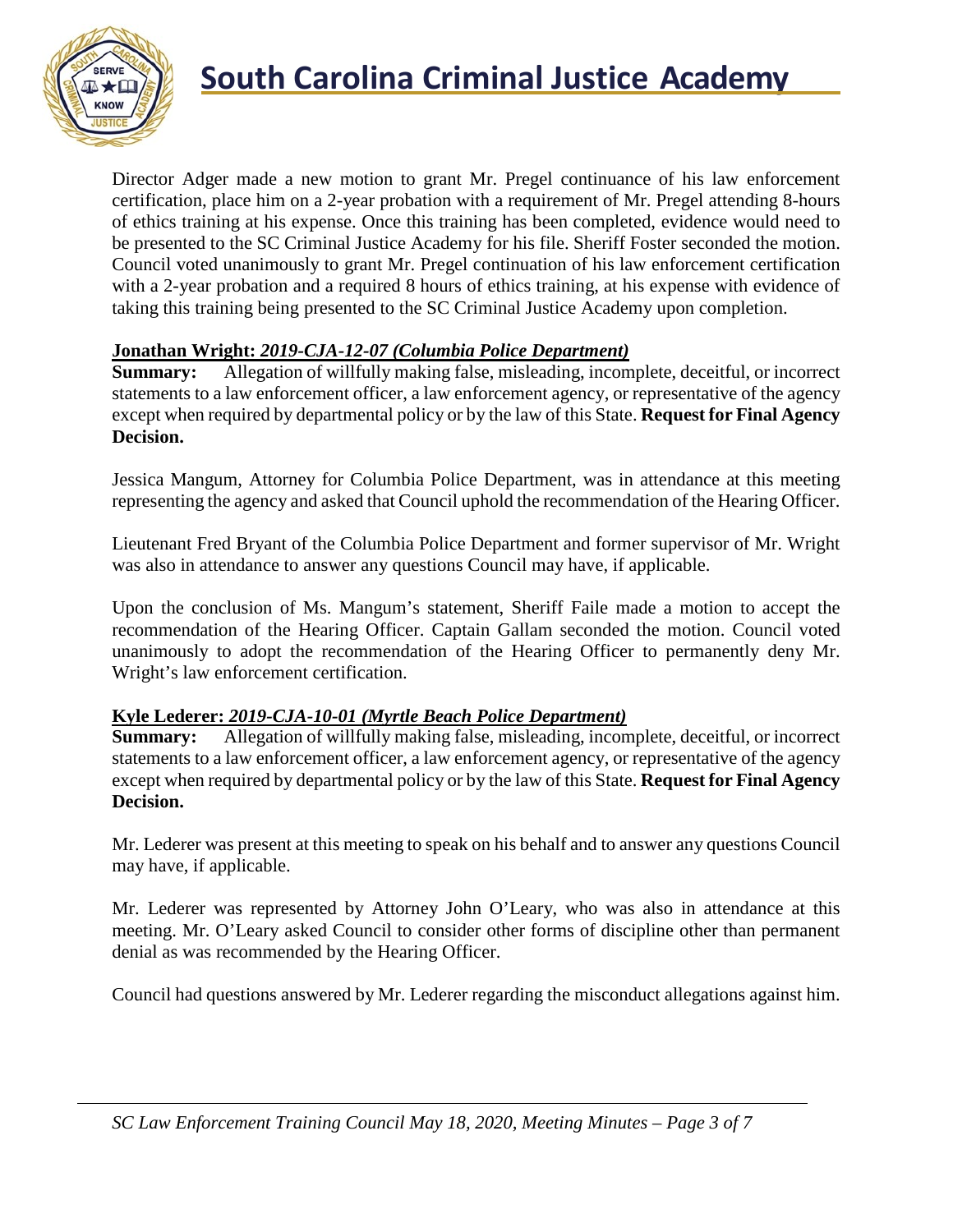

Upon conclusion of Council's questions being answered by Mr. Lederer, Director Thomas made a motion to accept the recommendation of the Hearing Officer. Sheriff Faile seconded the motion. Council voted unanimously to permanently deny Mr. Lederer's law enforcement certification.

## **Adam Crisp:** *2020-CJA-01-20 (Spartanburg County Sheriff's Office)*

**Summary:** Dishonesty/untruthfulness with respect his/her employer. **Request for Final Agency Decision.**

Spartanburg County Sheriff's Office advised they would not prosecute the allegations against Mr. Crisp and considered the matter closed.

Captain Gallam made a motion to close the contested file in this matter be closed. Sheriff Foster seconded the motion. Council voted unanimously to close the contested case file in this matter and to consider the matter closed.

#### **Hannah Catoe:** *2020-CJA-04-07 (Lancaster Police Department)*

**Summary:** Ms. Catoe was arrested by the Lancaster County Sheriff's Office and charged with Driving Under the Influence 1<sup>st</sup> Offense and Open Container. **Request for Suspension of Law Enforcement Certification**

Sheriff Foster made a motion to suspend Ms. Catoe's law enforcement certification. Captain Gallam seconded the motion. Council voted unanimously to temporarily suspend Ms. Catoe's law enforcement certification pending the outcome of the criminal charges against her. *Please note that Sheriff Faile abstained from the voting process in this case.*

## 3. **Director's Comments**

Director Swindler

Students of BLE Class 715 were brought back to complete their training. They are currently completing their third and final week of training. They are staying in single occupancy rooms and placed them in classrooms with a class size of ten students or less. Out of an abundance of caution, no guest instructors have been brought in to teach any training, instead, Academy instructors are teaching all areas of study.

BLE Class 717 was brought back on yesterday, Sunday, May 15, 2020, to continue their training. When the pandemic started and the Academy released training classes, BLE Class 717 had only completed one week of their training which was Defensive Tactics. Since so much time had passed since they had been at the Academy, they are redoing that first week of training. They will not retake the written exam again, but they will take their proficiency exam at the end of this week's training. They have been assigned a defensive tactics partner who is also their suitemate.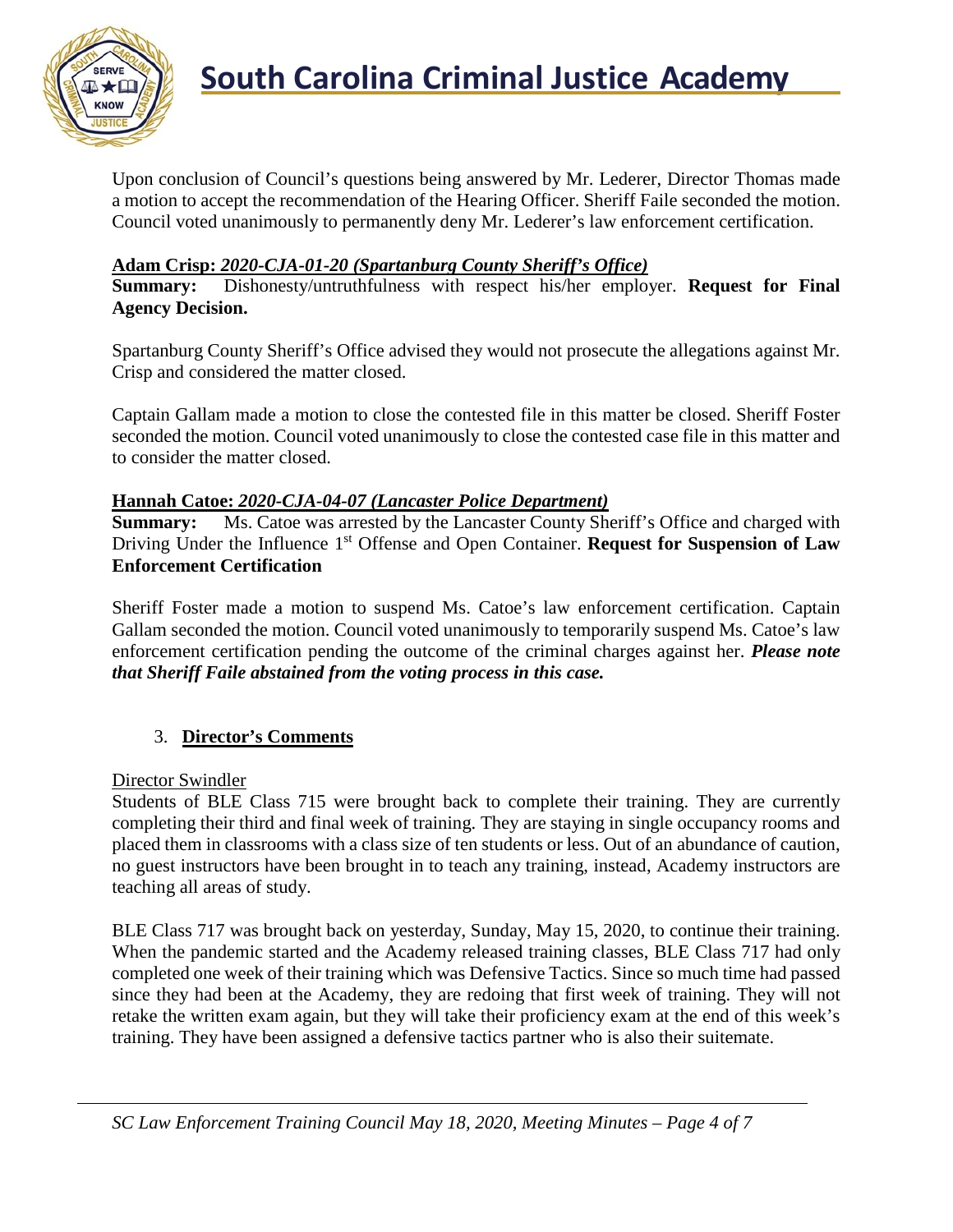

# **South Carolina Criminal Justice Academy**<br>KNOW

BLE Class 715 will graduate this week, so BLE Class 716 will then be brought back on campus. That class has four weeks of training left to complete. With both classes BLE 716 and BLE 717 on campus, the approximate number of students on campus will be 80.

Academy staff is doing all the cooking and cleaning right now as inmate workers have not returned yet.

In the first week of June a Detention class will be brought back with about 20 students returning. This will put the Academy at an occupancy of about 100 students on campus.

Also in the first week of June, SRO students will be able to access training through Webex. 43 agencies will have SRO students attending this training. Academy staff has instructed these agencies on how to practice safe social distancing at their agencies with these students coming in for training. The total number of students is 115. These students have to come to the Academy for one day to take the test and complete Active Shooter training. The Academy will have a morning and afternoon session for several days, with about 25 students in each session until testing and active shooter training is complete.

Likewise, an Academy instructor will teach a BTOT class through Webex in the first week of June. Five different agencies have students that will attend this training. There are 20 students total.

Once classes BLE 716 and BLE 717 have graduated and after the July 4<sup>th</sup> break the Academy plans to bring in 20-25 students for training every two weeks, depending on the status of the pandemic and whether inmates are back assisting with cooking and cleaning. Bringing these students in every two weeks will get the next two classes, BLE 718 and BLE 719 in for their training.

Agencies have been asked to attempt to send students who are healthy. They have been given suggestions as to how they might keep these students isolated or quarantined prior to them coming to the Academy.

The Academy takes temperatures of staff and students daily, monitors the practicing of social distancing and proper hygiene care.

## **CLOSING REMARKS/ADJOURNMENT**

Captain Gallam asked Director Swindler to speak more about the waiver process that the Academy has granted during this unprecedented time.

Director Swindler stated that the waiver was granted for the duration of time that the Academy was closed for training due to Covid-19, which was 2 months. The Academy would not be able to continue granting extension requests beyond the time that it was closed. Should the pandemic last through the end of the year into the next year, officers cannot work in the field and jails without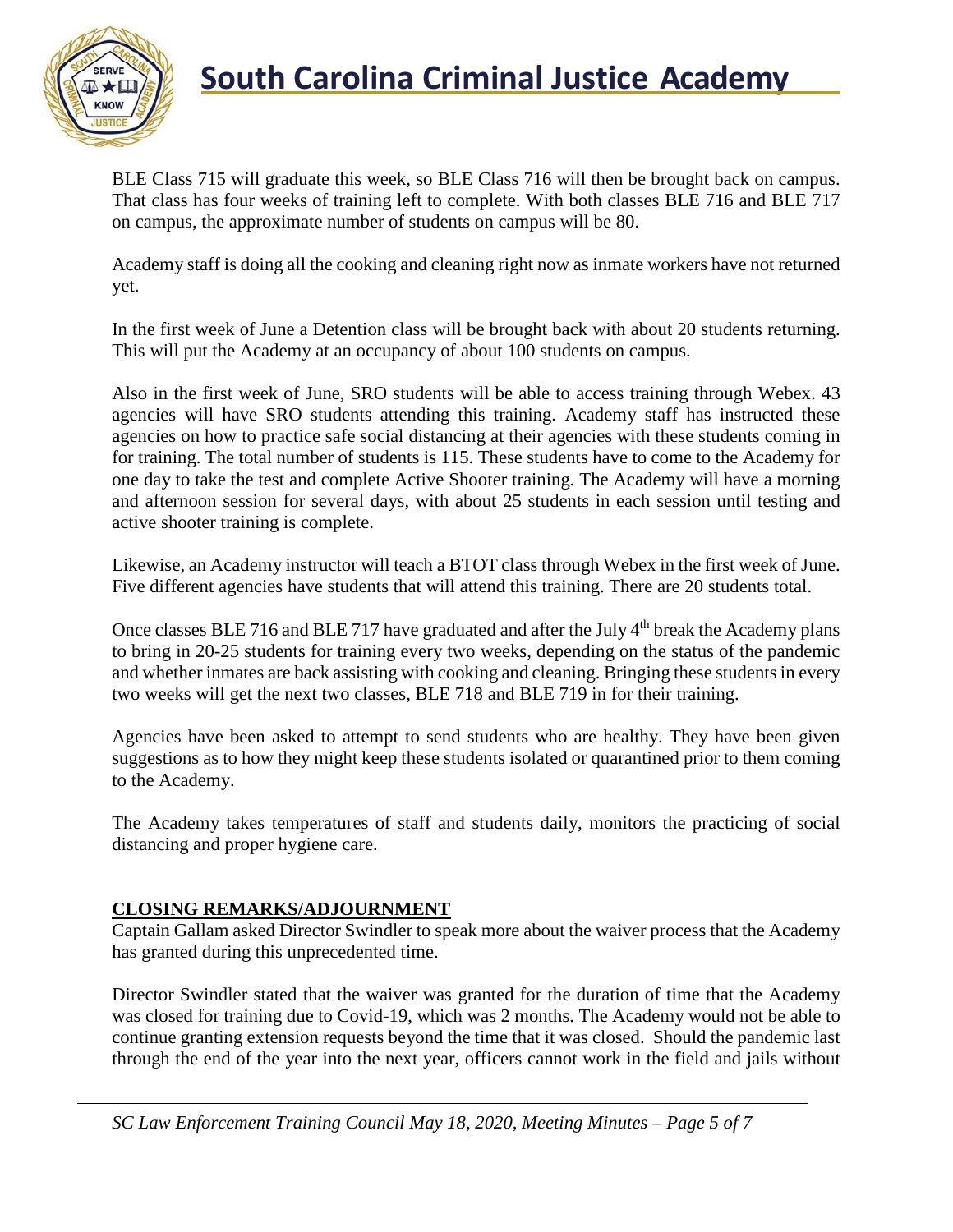

# **South Carolina Criminal Justice Academy**<br>KNOW

proper training. Director Swindler stated that he would have to look at each request for an extension individually as it has often been a problem with some agencies waiting until the very last moment to get their officers into the Academy for training.

Captain Gallam then asked Director Swindler if he anticipated any delays of getting people into the Academy for training since a limited number of students could be on campus due to exercising safe practices. Director Swindler stated that as long as the Academy is able to stay open and bring in small classes it should not take long to get students in to get their training completed.

Director Boyles asked if the Academy has a plan for if a student does come in and is infected and infects other students and staff. Director Swindler stated that the Academy is doing their due diligence to ensure that staff is well and asking agencies to do their due diligence to send healthy students. Using Webex to do certain training is also a way to keep number of students at the Academy down, but certain training, like Defensive Tactics and other hands-on training have to be done at the Academy.

Sheriff Foster asked how the upcoming graduation and future graduations would be conducted. Director Swindler stated that at the upcoming graduation he will address the graduates and give them their certificates. In the future, he hopes to have a speaker come in to speak to the graduates and the families of the graduates can watch the ceremony through Facebook live on the Academy's website.

Sheriff Foster also asked if there was a reason to have students tested prior to them attending the Academy. Barry Bernstein stated that the military is looking at this as they are also facing the same concern as the Academy. Mr. Bernstein stated that in the future there will be more tests available, hopefully with quicker results. He stated that the military is planning is to have individuals tested when they arrive at a duty station, hopefully receiving results in a few hours, and when the individuals leave their duty stations they are tested again. Mr. Bernstein stated that as the testing improves with quicker results, this will be a plan to help ensure the wellness of each individual. Director Swindler stated that while this is not a question that can be answered now, he hopes this is something that can done in the future. Sheriff Foster suggested that this question be presented to EMD for further answers and in the future look at requiring candidates be tested prior to them coming to the Academy.

Finally, Sheriff Foster suggested that a contingency plan is drafted for alternative means to the hands-on training in the event that Academy has to be closed due to infected individuals. Director Swindler stated that there is a lot of training that has to be hands-on in order to be effective. Director Swindler stated that a contingency plan could be drafted if something happened and the Academy had to close, but there are many people who do not learn without the hands-on experience.